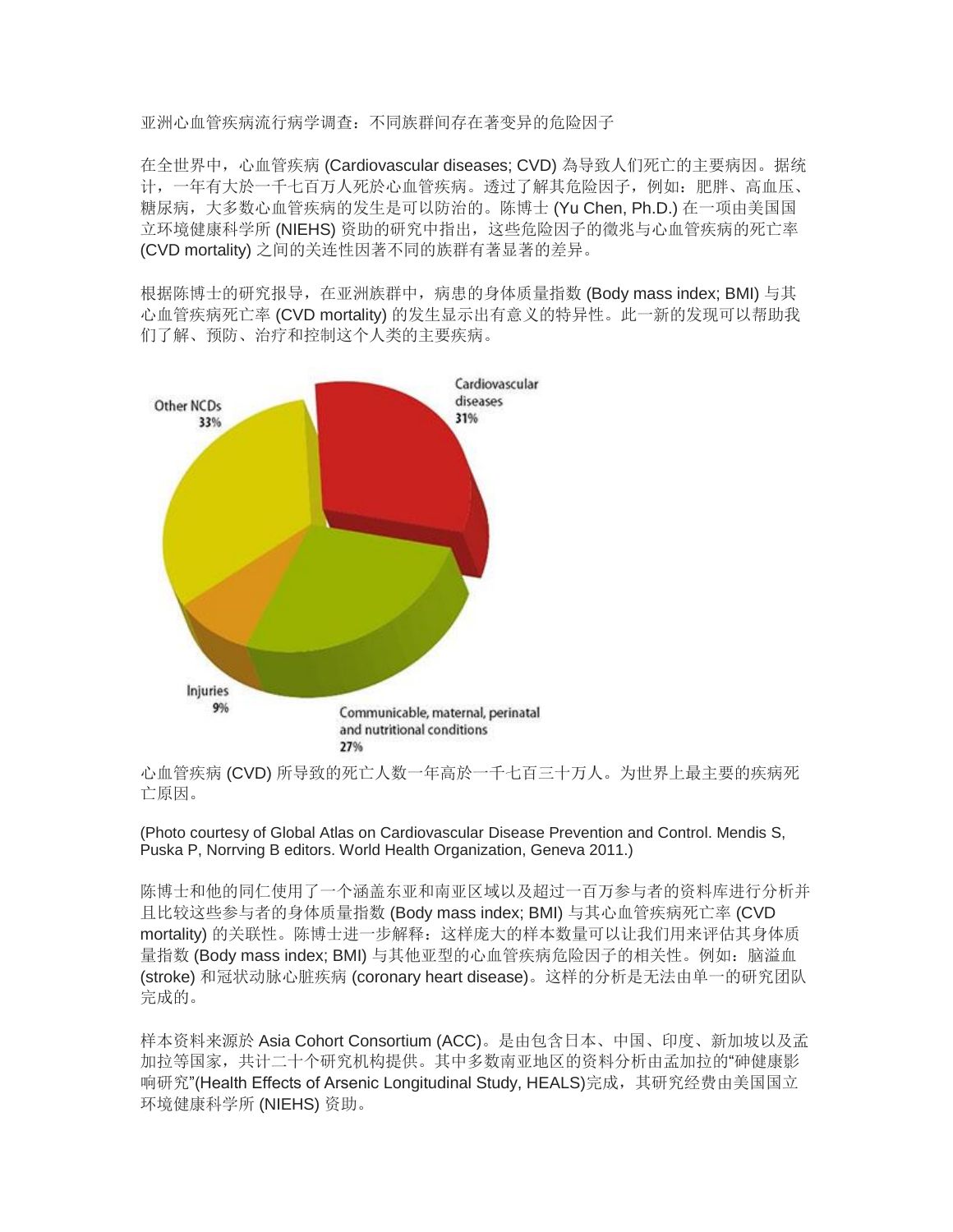研究者发现,在东亚地区不论是高或低的身体质量指数 (BMI) 都显示出增加大多数心血管疾病 或者脑溢血 (stroke) 和冠状动脉心脏疾病 (coronary heart disease) 的死亡率。低身体质量指 数 (BMI) 可能显示心血管疾病的死亡率(CVD mortality) 与血液中少量的胆固醇 (total cholesterol) 或者三酸甘油酯 (triglycerides) 或者是其他的指标,例如:小大腿围 (small thigh circumference),之间的关联性。

与东亚地区相较下,高或低身体质量指数 (BMI)在南亚地区显示与心血管疾病的死亡率 (CVD mortality)有著较弱的关联性。而且南亚地区中,较低身体质量指数 (BMI)的人们有著较低的心 血管疾病的死亡率 (CVD mortality)。这样的研究发现猜测,身体质量指数的数值 (BMI values) 与血管疾病的死亡率 (CVD mortality) 的相关性在不同的区域族群有所不同。最新使用的身体 质量指数的标准范围 (BMI cut-off points) 所显示出与心血管疾病的死亡率 (CVD mortality) 的 关联性适用於东亚地区,而非南亚地区的居民。

陈博士指出,"由於检验值存在差异性,我们需要有更多不同族群的体脂肪分布 (body fat distribution) 数据,以帮助我们制定有效降低心血管疾病死亡率 (CVD mortality) 的公共健康政 策"。未来的研究将著重在找出在评估心血管疾病的危险性上 (CVD risk) 具有特异性的检验指 标,例如:腰或大腿或腰围与臀围的比值。

陈博士最后指出, "综合而论, 我们的分析强调在亚洲地区较高的身体质量指数 (BMI)会增加心 血管疾病的危险性。但是临床医师和政策制定者不应忽视低身体质量指数 (BMI) 与心血管疾病 的相关性或者其相关性会依著不同的族群而有所变化。

参考文献

Chen Y, Copeland WK, Vedanthan R, Grant E, Lee JE, Gu D, et al. 2013. [Association](http://www.bmj.com/content/347/bmj.f5446)  [between body mass index and cardiovascular disease mortality in east Asians and south](http://www.bmj.com/content/347/bmj.f5446)  [Asians: pooled analysis of prospective data from the Asia Cohort Consortium](http://www.bmj.com/content/347/bmj.f5446) . BMJ 347: f5446.



心血管疾病相关死亡的全球变迁